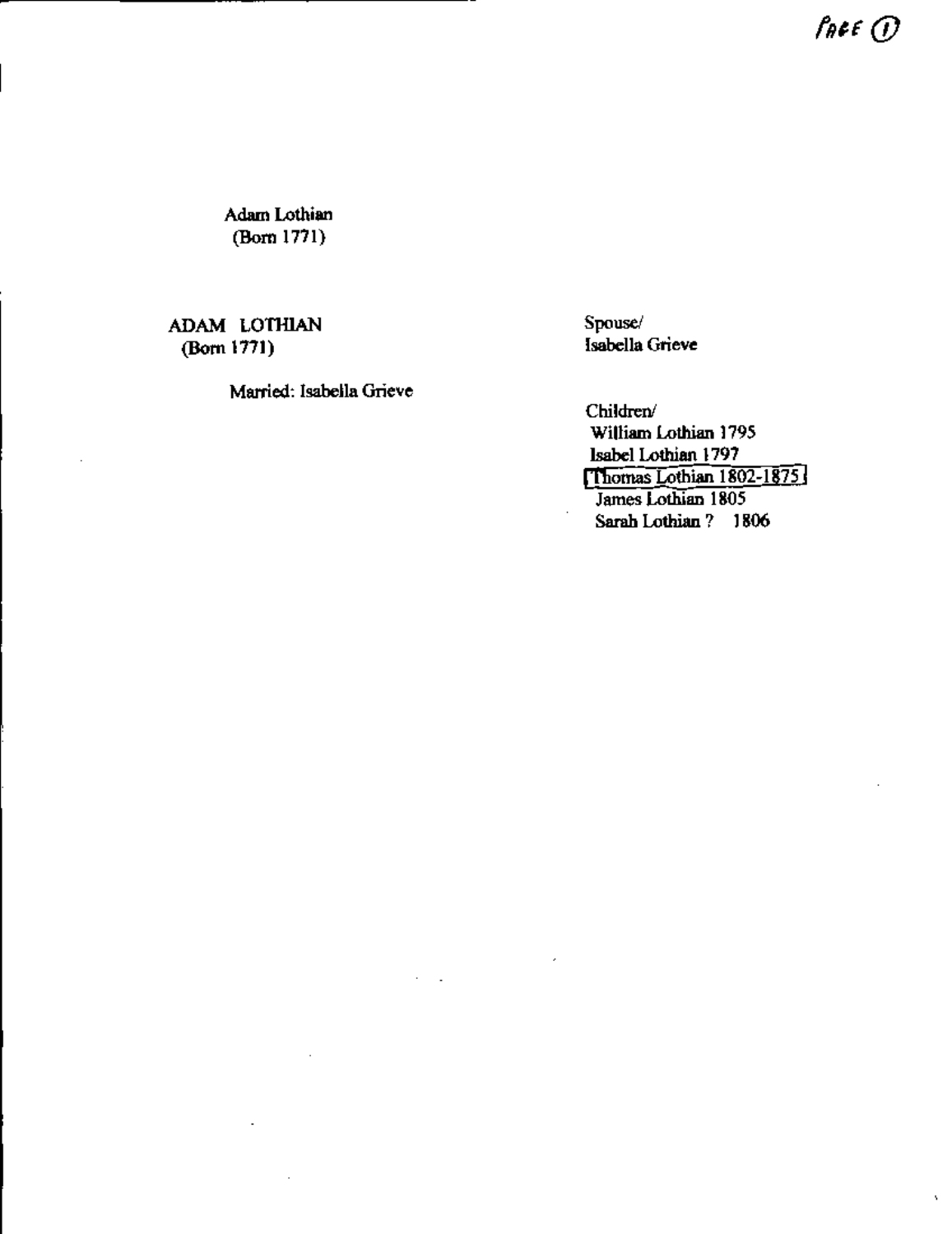$P$ AGE  $Q$ 

 $\mathbf{r}$ 

Adam Lothian Bom: 1771

Isabella Grieve

 $\eta$ 

**Thomas Lothian** 

Spouse/ Helen Henderson

THOMAS LOTHIAN (Born: 1802) -  $\sqrt{1875}$ 

Have no further information:

Children/ Walter Lothian  $\frac{1}{2}$  1841  $(\overline{V}$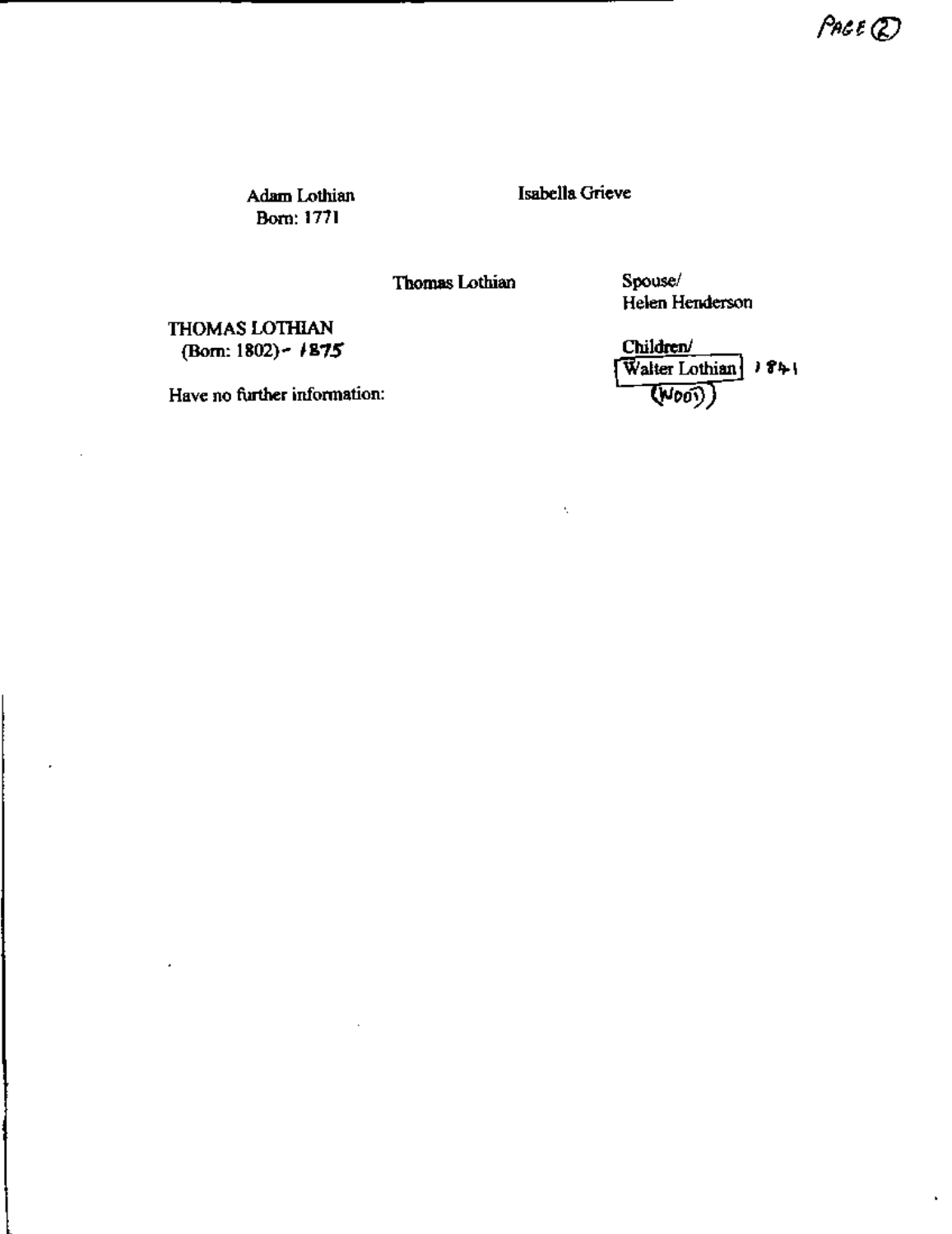Ancestors of Walter Lothian

**Thomas Lothian**  $(-After 1865)$ 

**Helen Henderson**  $(-After 1865)$ 

whoo D. 1923 ו 34 אי

Walter Lon

 $\stackrel{\bullet}{\bullet}$  Born: Cal 1841, Westruther, Berwickshire, Scotland, United Kingdom  $^{5.6.7}$ 

**J** Marriage: Installa Stanhouse 9 Jan 1865, Smallhoim, Roxburghabira, Scotla United Kingdom<sup>123</sup>

**Jied: APA 13 1943** 

Noted events in his life were:

- Home address, 9 Jun 1865, Lander, Berwickshire, Scotland, United Kingdom. "Headslie" or "Keadslie" (?)

. • Employment, 9 Jun 1865. `Agricultural labourer

· Employment, 1881, Westruther, Berwickshire, Scotland, United Kingdom. General Labourer

. Home address, 1881, Westruther, Berwickshire, Scotland, United Kingdom. <sup>"</sup> South Side Of Road Commencing From The West 6th

· Employment, 31 Mar 1901, Westruther, Berwickshire, Scotland, United Kingdom. <sup>111</sup> Cattleman on farm (as a 'worker').

• Home address, 31 Mar 1901, Westruther, Berwickshire, Scotland, United Kingdom. <sup>[1]</sup> Bassendean

- Employment, 5 Jun 1903. <sup>11</sup> Agricaltural Inbourer

Walter married Isabella Stenhouse, daughter of William Stenhouse and Grace Turnbull, on 9 Jun 1865 in Smailholm, Roxburghshire, Scotland, United Kingdom.<sup>123</sup> (Isabella Stenhouse was born cat 1847 in Chrichton, Midlothian, Scotland, United Kingdom<sup>17-12-13</sup> and died **Supplym**  $\frac{14}{14}$ 1923  $\overline{BPR}$ <sub>*ik*</sub> 23</sub>

## **Marriage Notes:**

Took place at Smaitholm Mains.

Marriage record states that the couple were not previously related ("no relationship").



Isabella Stenhouse

**Joan Lothian ◆Isabella Lothian**  $\blacklozenge$ Thomas Lothian  $\clubsuit$  Walter Wood Lothian+  $\clubsuit$  William Stenhouse Lathian+  $\clubsuit$ Ellen Lothian  $\clubsuit$ Adam Lothian+  $\blacktriangle$  George Lothian **Example Lothian** 1982. Alexander Lothian

**A Euphemia Lothian** 

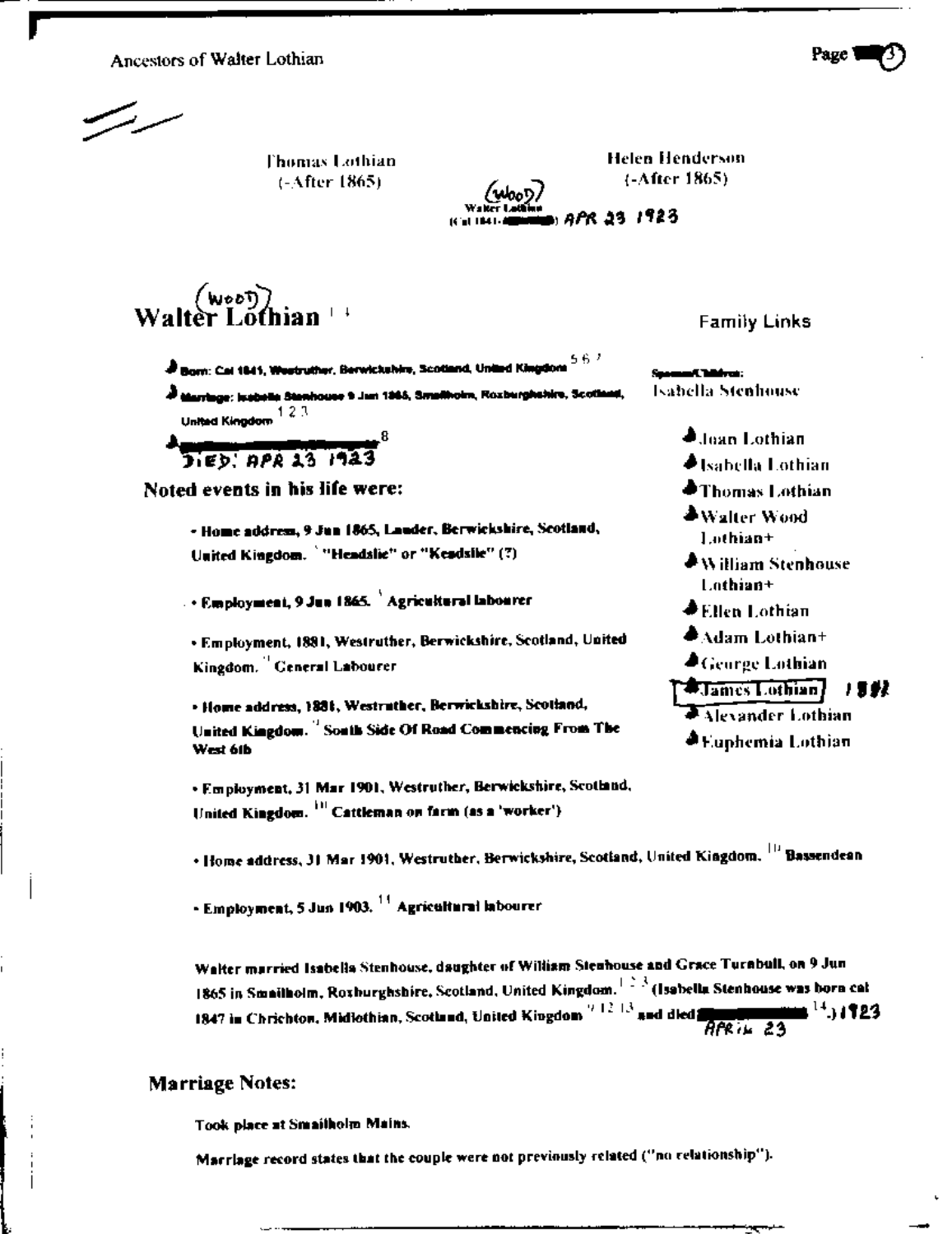,

Walter Wood Lothian Isabella Stenhouse

1841-Feb 1929. 4.2.2.1841. - Apr 23 1923

James Lothian

Spouse/ Catherine Allison Walker ,g,e JAMES LOTHIAN Children/ John 1918 Born Aug 4, 1884. Westruther, Berwickshire, Scotland U.K. [Walter Wood 1916] Isabel 1922 Died 1955 Helen 1915

Noted Events:

Home address, 31\* Mar 1901 Westruther, Berwickshire, Scotland, U.K. Bassendean ( Ploughman )

Employment: Hyndside Hill (Farm Steward) 31 Yrs Service

Employment, Dodds Farm Near Lauder (Farm Steward)

Note: Dates for Walter Wood Lothian & Isabella Stenhouse can be confirmed on Headstone in Westruther Cemetery beside ruins of the old church.

Dates for James Lothian & Catherine Allison Walker & son (John born & died 1918 at the age of 9 months. Flat white book shaped stone at rear of old church Westruther Cemetery

Please confirm for yourself as I have misplaced the photo I took of both.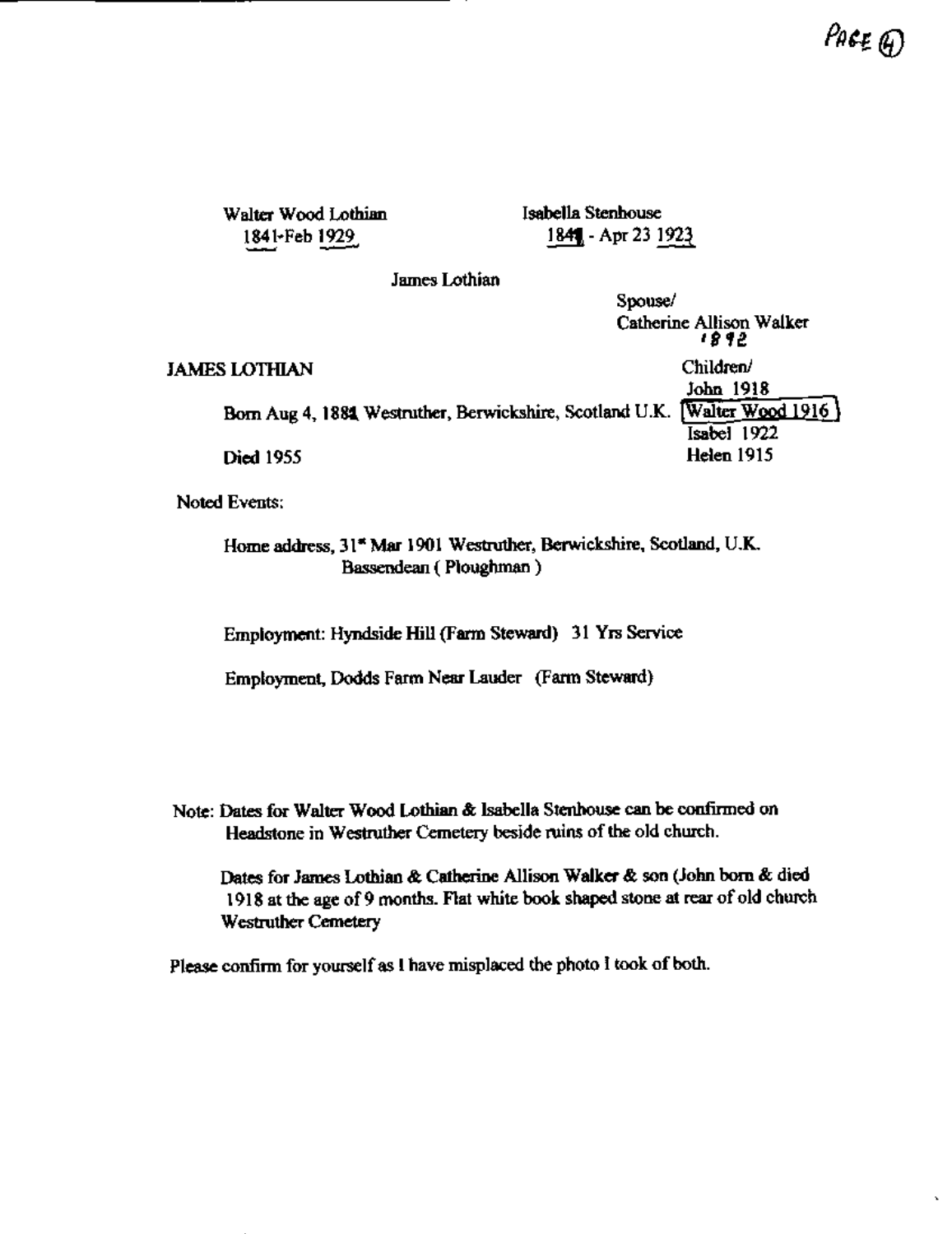$\vdots$ 

J

James Lothian Catherine Allison Walker  $(Aug 4<sup>th</sup>$   $\bullet$   $\bullet$   $H_0$ <sub>16.52</sub>) - (Aug 16<sup>th</sup> 1892) -

Walter Wood Lothian Spouse/

1- - --c- ~ - -- ~"-..~~-" I'nt:£ ([)

Elizabeth Oliver Mclaren

## WALTER WOOD LOTHIAN

Born Apr. 25<sup>th</sup> 1916 Whiteburn, Scotland, United Kindom Alexandra McLaren Lothian 1946

Marriage; Elizabeth Okiv $\oint$  McLaren Sept. 1\* 1941 [James Lothian] 1954 Bonnybridge, Scotland U.K.

Children/

Employment: Army (Queens Own Scottish Borderers) At time of marriage.

Died Jan.l1 th 1995 Whitby, Ontario, Canada Remains returned to Jedburgh.cemetery Scotland, U.K.

-'-'=- -' C--'--'--~ --- ~ c - -~~~~~.~ - r-~~-\_~ !

 $\mathbf{v}$ 

. The contract of the contract of the contract of the contract of the contract of the contract of the contract of the contract of the contract of the contract of the contract of the contract of the contract of the contrac

Noted events in his life were:

~ ,

 $\overline{\phantom{a}}$ :1.. Edinburgh City Police Constable Approx. 1945-1951

Crailing Hall (Fann) Near Jedburgh (Fann Labourer) Approx. 1951-1953

Over Roxburgh (Fann) Near Roxburgh (Fann Labourer) 1953-June :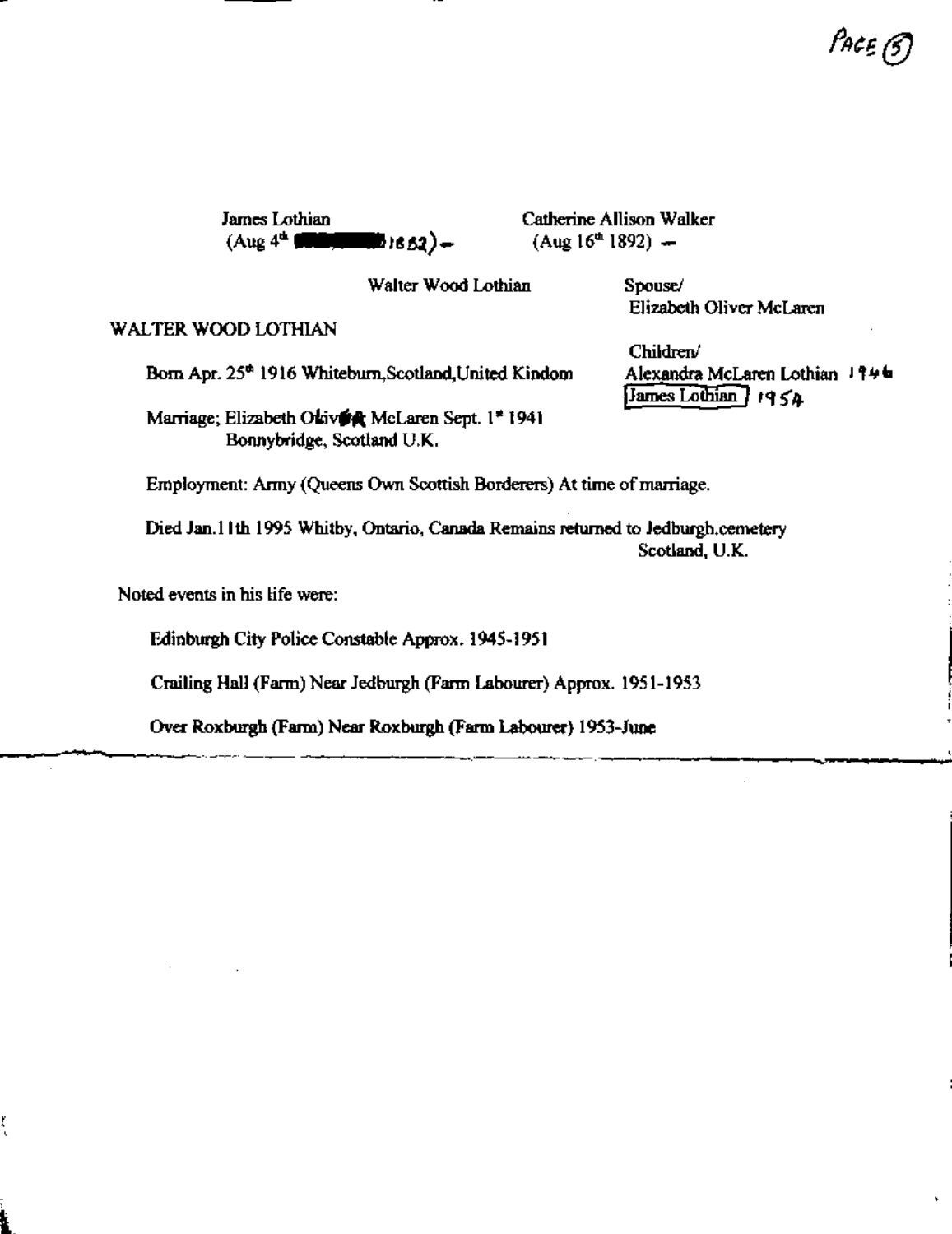$\mathcal{L} = \mathcal{L} \mathcal{L}$  $\mathcal{L} = \mathcal{L} \left( \frac{1}{2} \right)$ 

Ť

 $(\text{Apr.25th 1916})$  (June 24<sup>th</sup> 1918)

walter Wood Lothian **Elizabeth Oliver McLaren** 

James Lothian Spouse/

Ann Marie Beaumont

Born: July 31\* 1954 Over Roxburgh Farm Near Kerri Ann Lothian  $\left\| \text{DEC} \right\|$  1981<br>Roxburgh, Scotland, U.K. Ian **III | E**pwq Roxburgh, Scotland, U.K.

Marriage: Ann Marie Beaumont Sept. 11th 1976 at Verdun, Quebec, Canada

Employment: Long distance trucker \

Noted events in his life are;

Immigrated to Canada at 10 Months of age, with parents to Montreal, Quebec, Canada. Presently living near Lakefield, Ontario. Canada.

 $\Delta$ AMESLOTHIAN  $\Box$ Children/<br>[Walter Lothian] DEC 26 1977 **JAMES LOTHIAN** Children' Children' PEC **36** *1971*<br>Born: July 31\* 1954 Over Roxburgh Farm Near Kerri Ann Lothian *DEC* 12. 1981 1983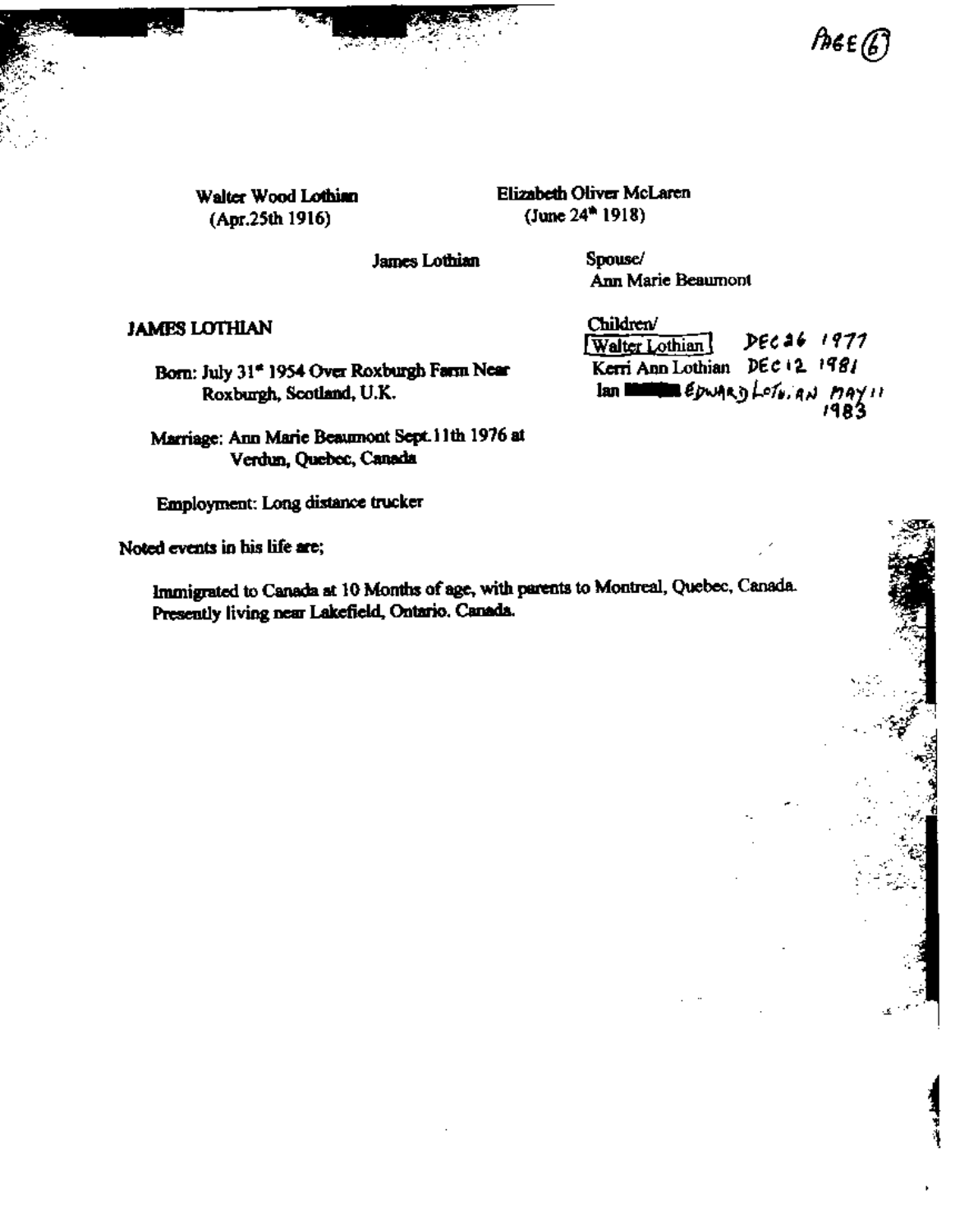Page<sub>(J)</sub>

James Lothian Ann Marie Beaumont<br>(1954) July 3137 (1954) HAY 2  $(1954)$  MAY 2ND

Walter Lothian Spouse/

Amanda Andrews

WALTER LOTHIAN Children/

r--- - ~

 $\mathbf{r}$ 

Hames Patrick Lothian 0 C1 11 2001 Born: Dec. 26<sup>th</sup> 1977 Montreal, Quebec, Canada Ruby Lynn Lothian A PR 14 2004

Marriage: Amanda Andrews Oct. 22<sup>nd</sup> 1980

Employment: Heavy Equipment Driver

 $\mathbf{f}$  ,  $\mathbf{f}$  ,  $\mathbf{f}$  ,  $\mathbf{f}$  ,  $\mathbf{f}$  ,  $\mathbf{f}$  ,  $\mathbf{f}$  ,  $\mathbf{f}$  ,  $\mathbf{f}$  ,  $\mathbf{f}$  ,  $\mathbf{f}$  ,  $\mathbf{f}$  ,  $\mathbf{f}$  ,  $\mathbf{f}$  ,  $\mathbf{f}$  ,  $\mathbf{f}$  ,  $\mathbf{f}$  ,  $\mathbf{f}$  ,  $\mathbf{f}$  ,  $\mathbf{f}$  ,

Presently living in Peterborough, Ontario, Canada

 $\frac{1}{2}$